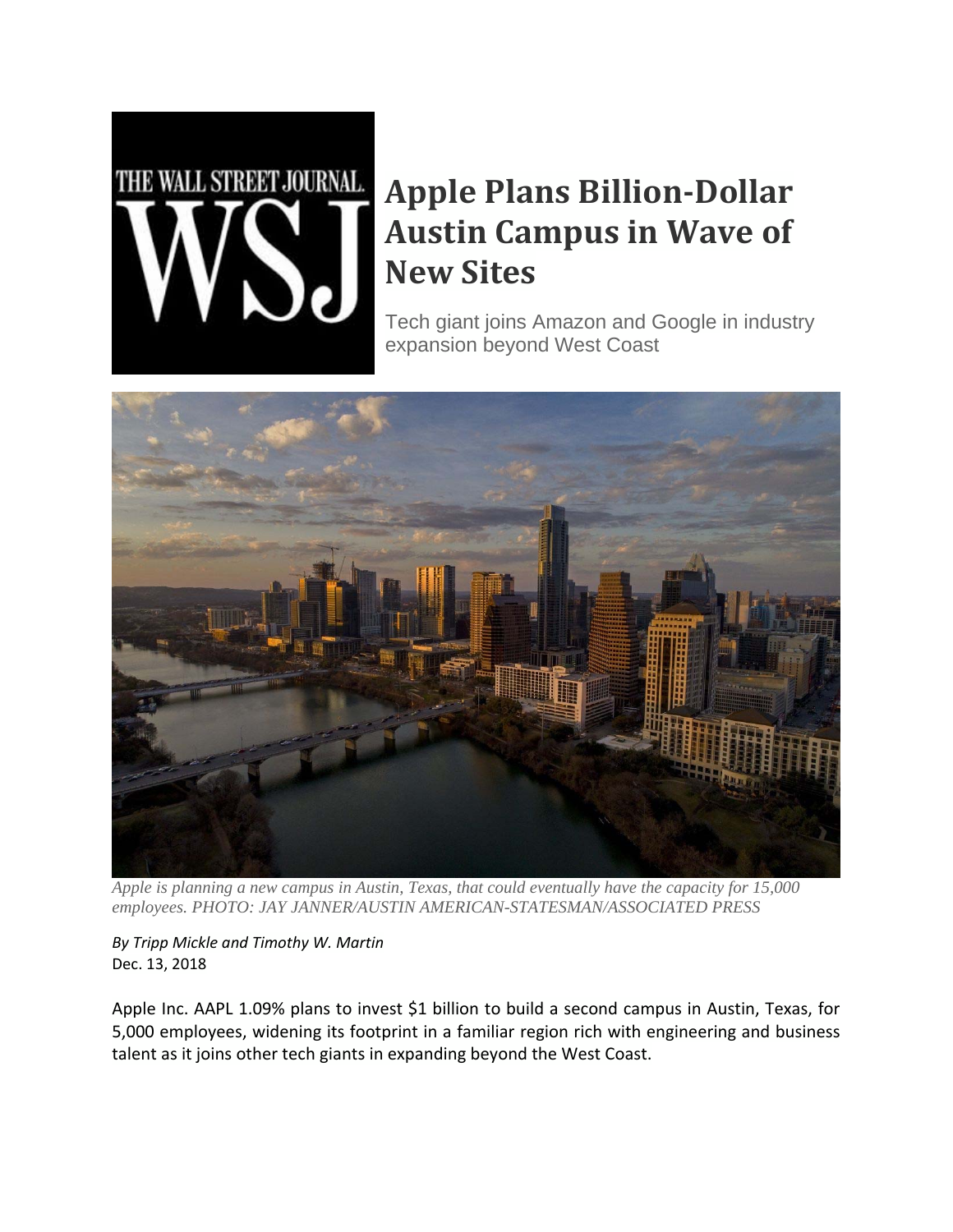The iPhone maker laid out its strategy Thursday in an announcement about new jobs it will add across the country. The move would be a step toward fulfilling a pledge made in January when it said it would invest \$30 billion in capital spending and create 20,000 jobs in the U.S. over the next five years.

Apple said it would add more than 1,000 employees apiece in San Diego, Seattle and Culver City, Calif., areas where it has been increasing staff to support its development of custom chips, machine-learning systems and Hollywood programming. It also plans hundreds of additional jobs in cities where it already has offices, including New York, Boston and Portland, Ore.

The Austin campus would have the capacity to eventually accommodate 15,000 employees, Apple said, and was expected to make the company the city's largest private employer.

The announcement came weeks after Amazon.com Inc. and Alphabet Inc. GOOGL ‐0.02% said they would expand in regions where they already have a presence. Amazon last month awarded campuses to New York and Northern Virginia, bringing 25,000 jobs to each area; Alphabet said its Google unit would double its workforce in New York to more than 14,000 over the next 10 years.

The tech industry's growth in recent years has challenged companies to push beyond their headquarters for new talent, particularly as living costs rise and options for nearby expansion dwindle. Instead of spreading operations into new pockets of the country, though, the companies have opted for familiar locales where they already have a presence.

"You have an element of bet‐the‐company on each location," said Jeff Forsythe, an adviser with the consulting firm Forsythe & Associates Inc., which helps companies choose new sites. "If you're comfortable doing business in an area, it doesn't hurt to grow in the same area." All three companies have been eager to claim credit for creating American jobs as their power grows and their market values soar. President Trump has applied specific pressure to Apple, calling on it repeatedly to bring manufacturing jobs home from Asia.

Apple's choice of Austin is a surprise in one respect. After the company said in January it would select the location of a new campus by year's end, Chief Executive Tim Cook said the facility would be outside of California and Texas, where Apple already has substantial operations. An Apple spokeswoman declined to say if the Austin expansion is the promised new campus. The company in its announcement said there is potential for additional expansion in the U.S. over time.

In making its decision, Amazon also pivoted late in its process, opting to spread what was supposed to be a second headquarters with 50,000 jobs across two locations.

Apple and Amazon approached their campus searches and announcements differently. Apple discreetly explored options in markets such as North Carolina and Northern Virginia, according to people familiar with the search. The company announced its selection of Austin overnight.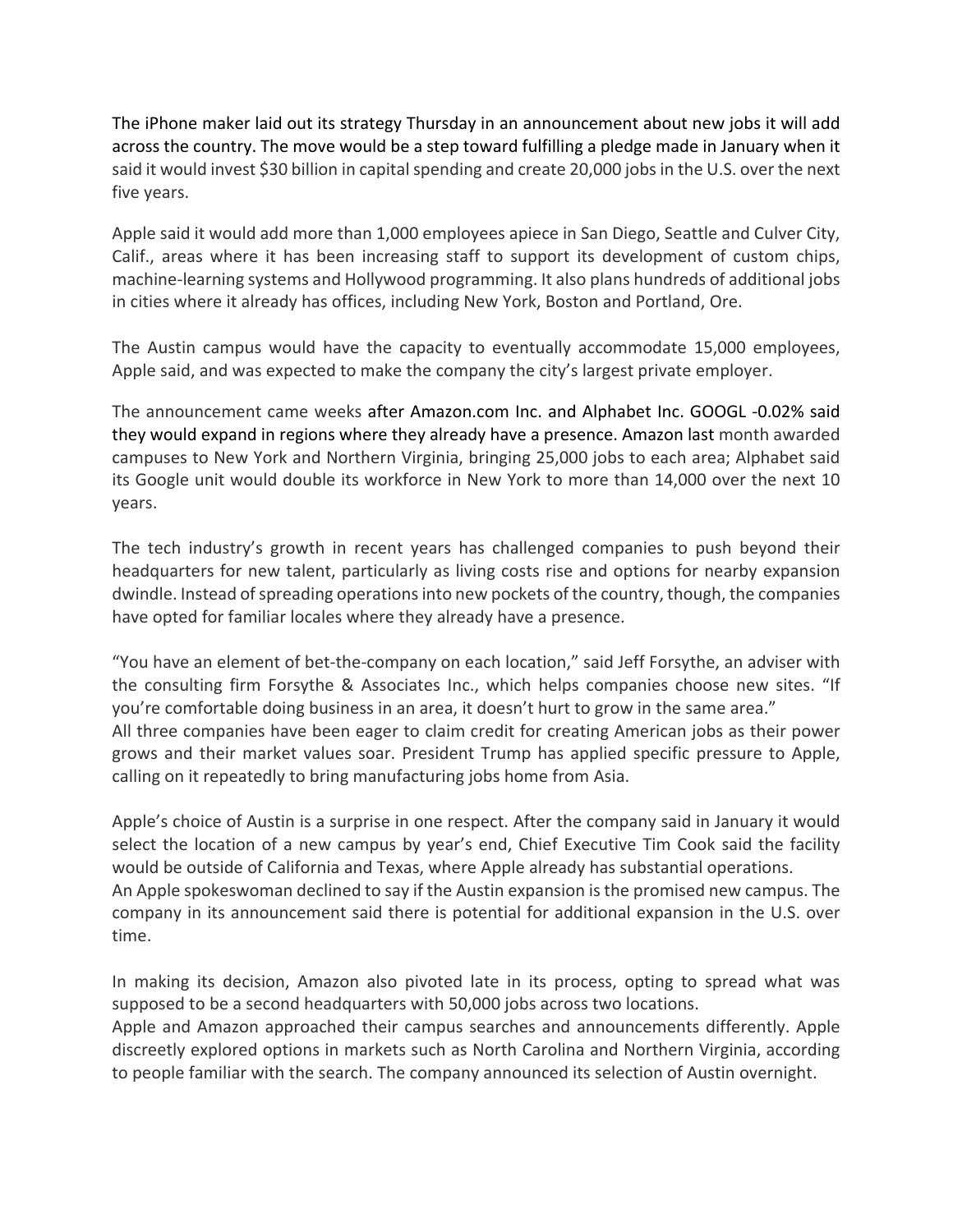Amazon, meanwhile, held a more than yearlong, public search with the fanfare of an Olympics host-city selection process. The e-commerce giant received 238 proposals and winnowed the list to 20 finalists before trumpeting its choice of Northern Virginia and New York's Long Island City neighborhood in the morning hours of Nov. 13, maximizing its potential for attention. It also said it was creating more than 5,000 jobs at a new campus in Nashville, Tenn.



 *Apple reached a market value of \$1 trillion in early August, propelled by the sustained success of the iPhone. WSJ's Spencer Jakab takes a look at how Apple got here. Photo illustration: Heather Seidel/The Wall Street Journal*

The expansion comes as business challenges mount for Apple. Itsshares have dropped more than 25% since early October, shedding more than \$300 billion in market value, driven in part by investors' concerns about the future of the iPhone.

In Austin, Apple committed to spending at least \$400 million on the campus, according to its 15‐ year pact with Williamson County, where the campus will be located. The company said those jobs would be in areas including customer support, engineering, finance, sales and operations. In exchange, the governor's office said the state has pledged to extend \$25 million to Apple from the Texas Enterprise Fund, contingent on Williamson County passing a property‐tax package next Tuesday that would give Apple a 65% tax break annually.

Those incentives are in addition to \$21 million the state committed in 2012 over 10 years for Apple's current Austin campus, which has doubled the company's local workforce. Apple now